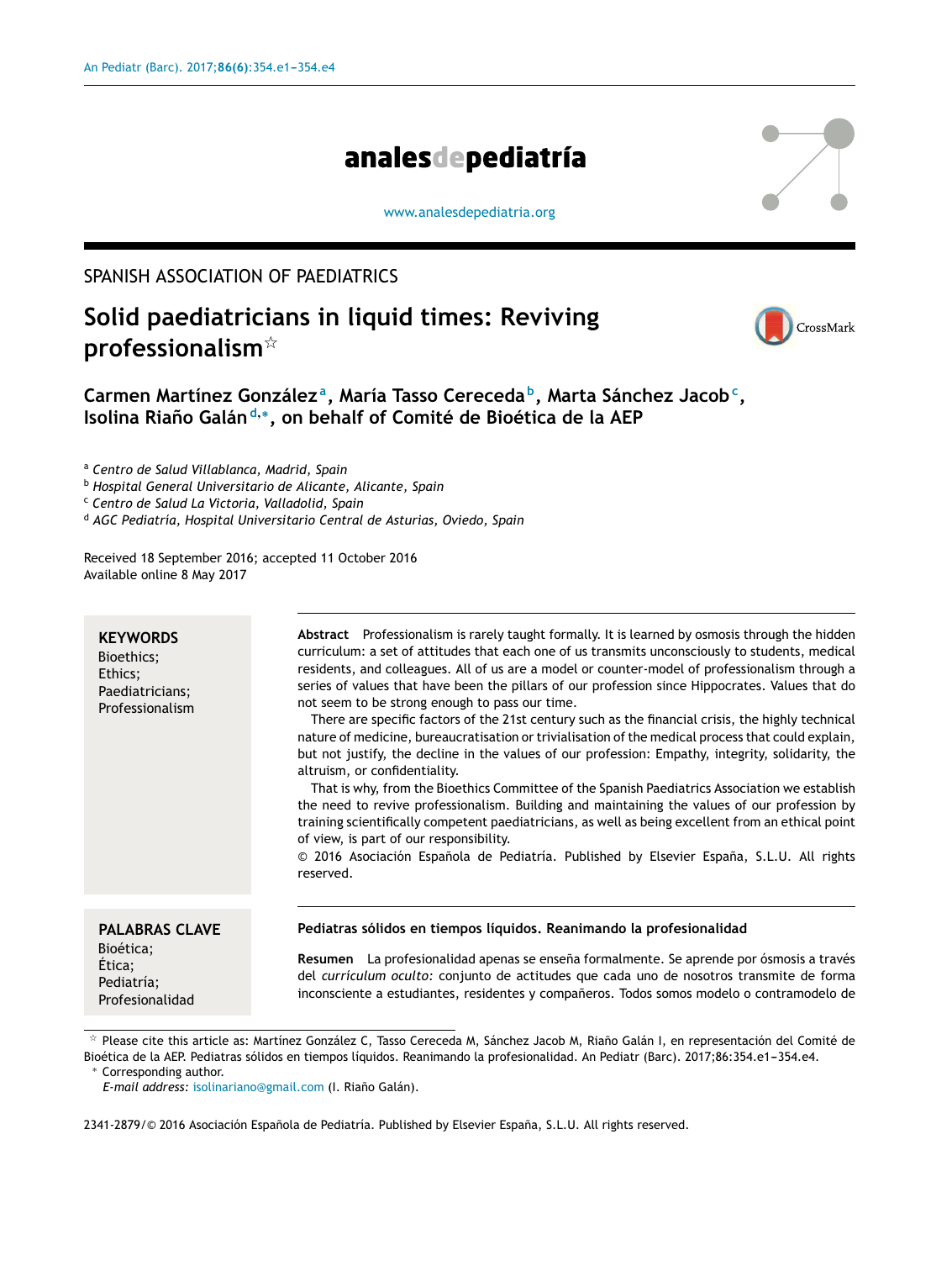profesionalidad a través de una serie de valores que han constituido los pilares de nuestra profesión desde Hipócrates. Valores que parecen soportar mal el paso del tiempo.

Existen factores propios del siglo xxi como la crisis económica, el excesivo tecnicismo, la burocratización o la banalización del acto médico que pueden explicar, pero nunca justificar, el declive de los valores de nuestra profesión: la empatía, la integridad, la solidaridad, el altruismo o la confidencialidad.

Por eso, desde el Comité de Bioética de la Asociación Española de Pediatría planteamos la necesidad de reanimar la profesionalidad. Construir y mantener los valores de nuestra profesión formando pediatras científicamente competentes, pero también excelentes desde el punto de vista ético, es parte de nuestra responsabilidad.

© 2016 Asociación Española de Pediatría. Publicado por Elsevier España, S.L.U. Todos los derechos reservados.

## **Introduction**

Professionalism is suffering, it does not withstand the passage of time well. It is going through a silent crisis that is structurally associated with the liberal professional model, which has excessively neutral values, and the model of society that we are all contributing to, in which many values (human, professional, social) that used to be solid and stable are becoming liquid and unstable.<sup>[1](#page-3-0)</sup>

Today, when we try to visualise a good professional, the first thing that comes to mind is technical and scientific prowess, the ability to make brilliant diagnoses, to put novel therapies in practise, to perform complex surgeries or procedures. We do not think of the virtuous professional, committed and responsible in the performance of his role.<sup>[2](#page-3-0)</sup> However, an occupation is different from a profession in its mor[a](#page-3-0)l characteristics, $3$  and it is possible to be wholly devoid of moral character and be a good technician, but not a good doctor.

On the other hand, we are alarmed to see that ethical aspects of medicine (the doctor-patient relationship, integrity, responsibility, empathy) are becoming less appealing when it comes to publishing, promoting a course or organising a roundtable at a congress compared to scientific or technical subjects. We have partly lost our *vocation*, the inner drive to fulfil an important destiny of our own choosing, as opposed to one imposed on us. We no longer seek *excellence* as a *virtue*, which, far from being a moralistic notion, means the complete fulfilment of our choice; if the virtuous violinist is the one who makes the violin sound good, then the virtuous doctor is the one that develops the qualities pertinent to the profession: benevolence, sincerity, respect, integrity, compassion, empathy, honesty. It seems clear that there is no general interest in *ethics*, and that they are considered a peripheral and incidental subject. For all the above reasons, we are compelled to think that professional ethics or professionalism, whose core continues to consist of timeless elements, is in need of resuscitation, if only basic.

The concepts of *vocation*, *excellence*, *virtue* and *ethics* are barely taught in formal education, but they are learned by osmosis through the *hidden curriculum*: the

set of attitudes that is transmitted by any professional, whether a mediocre one, a true master or a thoroughly toxic individual<sup>[4](#page-3-0)</sup> (the kind that displays behaviours that go against professionalism, or whose words and actions do not match). The *hidden curriculum* shapes the environment positively or negatively, so that, whether we like it or not, each of us becomes a role model of professional or unprofessional conduct. This is a huge responsibility!

Professionalism involves the combination of three elements: the health care professional, the patient and the institution. However, in this article we will focus almost solely on the professional, as ethics are philosophy in practice and must be applicable to our practice. In this sense, we can develop, teach and promote professionalism with zero costs. To *resuscitate*, or, to put it another way, to *re-animate* our devalued medicine, to halt the demotivation cultivated by administrators and to flee from our own corruption is largely up to us. However, getting entrenched in sterile complaints about inexistent idealised patients or utopian institutional improvements that will never come to be (and do not depend on us) brings people together and causes indignation, but does not promote change. Indulging in victimhood is infantile, indolent and cruel because it usurps the position of true victims.<sup>[5](#page-3-0)</sup>

## **A basic history of professionalism**

We have existed as a profession from the times of Hippocrates (v century B.C.), to which the Hippocratic oath has been attributed, a fundamental text in Western ethics that provides a code of conduct in pursuit of the best interests of the patient as well as the good reputation of the physician and the profession. The Oath remains an ethical and deontological standard today, as rather than being a mere contract, it establishes a *bond* that entails the moral obligation to devote one's life to the service of humanity. It postulates an ethics of the duty as a physician that goes beyond patient rights, and upholds a central tenet: health care professionals can aspire to nothing less than excellence, as any lesser aspi-ration must be considered insufficient.<sup>3</sup> [In](#page-3-0) the same period, Confucius (V century B.C.) stated that medicine is an art,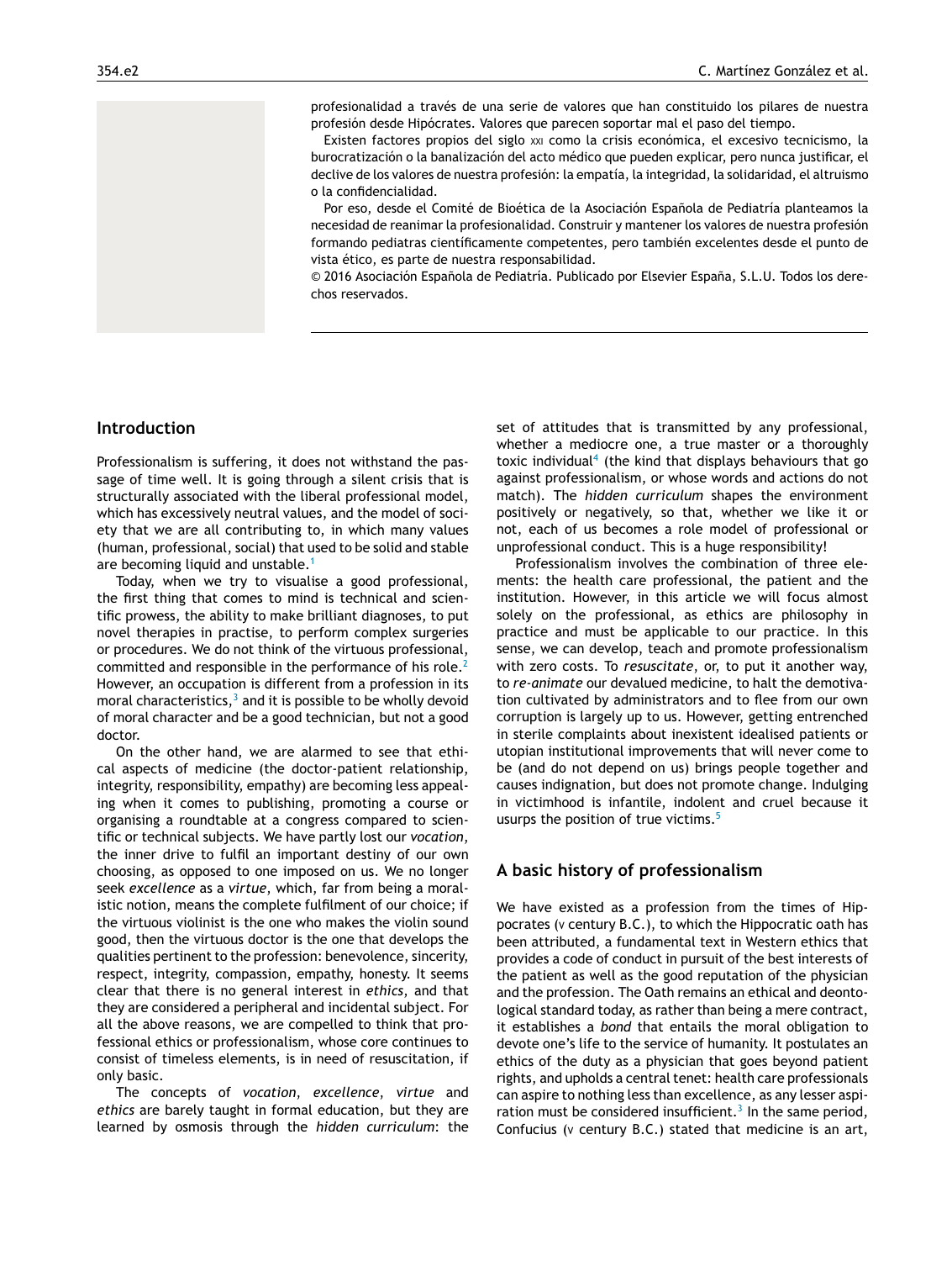and must not be conceived of solely as a means to heal, but also as a moral commitment to prevent suffering.

Since then, numerous testimonies have recognised the humanitarian aspect of medicine. For instance, Thomas Percival (XVIII century) believed that clinicians had to place the interests of patients and society above their own. We could cite many others, but we would like to highlight that in contemporary times, the authors that have best analysed the subject of professionalism are thinkers in the field of bioethics, such as James F. Drane, Pellegrino, Thomasma or Marc Siegler. In Spain, it is Diego Gracia that has made a decisive contribution to the bioethical education of several generations of privileged students, conveying a concept that pervades his teaching: the need to develop values, including those that apply to our profession.<sup>[6](#page-3-0)</sup>

It goes without saying that Hippocrates is the antithesis of the infamous Dr. House, the protagonist of a popular television series, a doctor addicted to drugs, contentious and irreverent who is invariably forgiven on account of his assertiveness. He guesses diagnoses and saves lives without giving a thought to patients, and even less to their values. Someone who says ''treating illnesses is why we became doctors. Treating patients is what makes most doctors miserable'' or ''everybody lies, symptoms don't lie'' is clearly a fictional caricature of our profession. He objects to physicians having to be empathic, arguing that what patients need from a doctor is not ''compassion'' but professional competence ("What would you prefer--a doctor who holds your hand while you die or one who ignores you while you get better?''). He keeps highlighting the dilemma between scientific competence and ethics, as if they were mutually exclusive.

Still, we can easily identify many of the undesirable attitudes represented by Dr. House in our field: many studies have described and measured high rates of professional burnout among paediatricians, $<sup>7</sup>$  $<sup>7</sup>$  $<sup>7</sup>$  paediatrics residents</sup> spend more time at the computer than with patients and their families, $8$  altruism is on the decline, $9$  and empathy is exhausted before the completion of medical education.<sup>[10](#page-3-0)</sup>

What has happened to us? The economic crisis, the state of corruption or the allure of technology may explain, but cannot justify, the decline in the values of our profession, the collusion with the current attitude of mediocrity, or the noxious and addictive tendency to self-pity that brings us together in a new culture of victimhood and dissatisfaction.

### **To be or not to be a good professional today**

If we asked a new graduate in medicine or an inexperienced resident how they would define a good professional, they would probably give the generic answer of ''someone who does their job well.'' The same question posed to an administrator would probably be answered with ''one capable of achieving the objectives set for our portfolio of services.'' However, patients, who presuppose that physicians do have technical skills, would say that it is ''an empathic doctor that listens and is compassionate and kind.'' These happened to be the most frequent answers to the question that Ashish Jha, a Harvard professor, posted on Twitter: ''In one word: What makes a good doctor?''.

Ultimately, it is the patients that aim unerringly at the definition of professionalism, which is essentially a *virtuous attitude* towards fulfilling a professional role that stems from a *vocation*, that drives us to seek *excellence* and is motivated by a sense of responsibility towards patients and society. A collection of *duties* and *commitments* of an *ethical nature*[11](#page-3-0) that have nothing to do with meeting administrative objectives or the *specialisation* of the expert that is satisfied with being a good technician and operates in an increasingly narrower universe, renouncing excellence as a virtue.

The notion of commitment as an obligation that has been voluntarily assumed is key to professionalism. A commitment to the *intrinsic values* that give meaning and legitimacy to our profession: excellence, solidarity, sincerity, tolerance, honesty or integrity. Ceasing to pursue *intrinsic goals* to focus solely on *extrinsic goals* (social status, financial gain or power) is to succumb to our own specific form of *corruption*, the corruption that takes place when we change the nature of something and make it go sour, depriving it of the essence that characterises it, perverting it.[12](#page-3-0)

There is no question that the current social and occupational climate is not good. It is only fair to acknowledge that there are multiple external factors at play that contribute to the crisis in professionalism<sup>[13](#page-3-0)</sup>: the bureaucratisation of employment and the trivialisation of care delivery; the growing power of administrators and the undermining of the authority of health care professionals (a sinister negative association); patients that tend to perceive physicians as automatons that uphold policies for cost containment and rationalisation; medicalisation and the growing influence of the pharmaceutical industry; advances in technology that facilitate the detachment of doctor and patient, the increasing complexity of care delivery with the resulting conflicts of interest between patients and doctors, doctors and institutions, scientific and professional associations, and so on. One example of these conflicts is the ever-changing vaccine policies that force paediatricians every day to act as mediators between patients and institutions in order to avoid the development of mistrust. Another influential factor is the substantial boom of superspecialties, with the resulting fragmentation of the care received by patients, who are detached from the recognisable figures of the doctors or paediatricians with whom they usually communicate.

While the current social context is hardly good, we cannot but acknowledge that science and technology have never been better. Thus, the allure of this successful world is easy to understand, but still just as unacceptable that in exchange for its glories we are willing to sacrifice the *soul* of our profession, what has defined us since the times of Hippocrates: *professionalism.* Something that is valuable enough to be worth saving from the wreckage of time. So solid that no earthquake should be able to erode it.

As health care professionals we teach future doctors theoretical knowledge and oversee their practical experiences, but we do not always foster the development of the moral traits that give rise to professionalism. Traits that are learned through the *hidden curriculum*, as we noted above, using creative tools such as film,  $14$  but which should necessarily include training on professionalism in the formal education of medical students and residents.